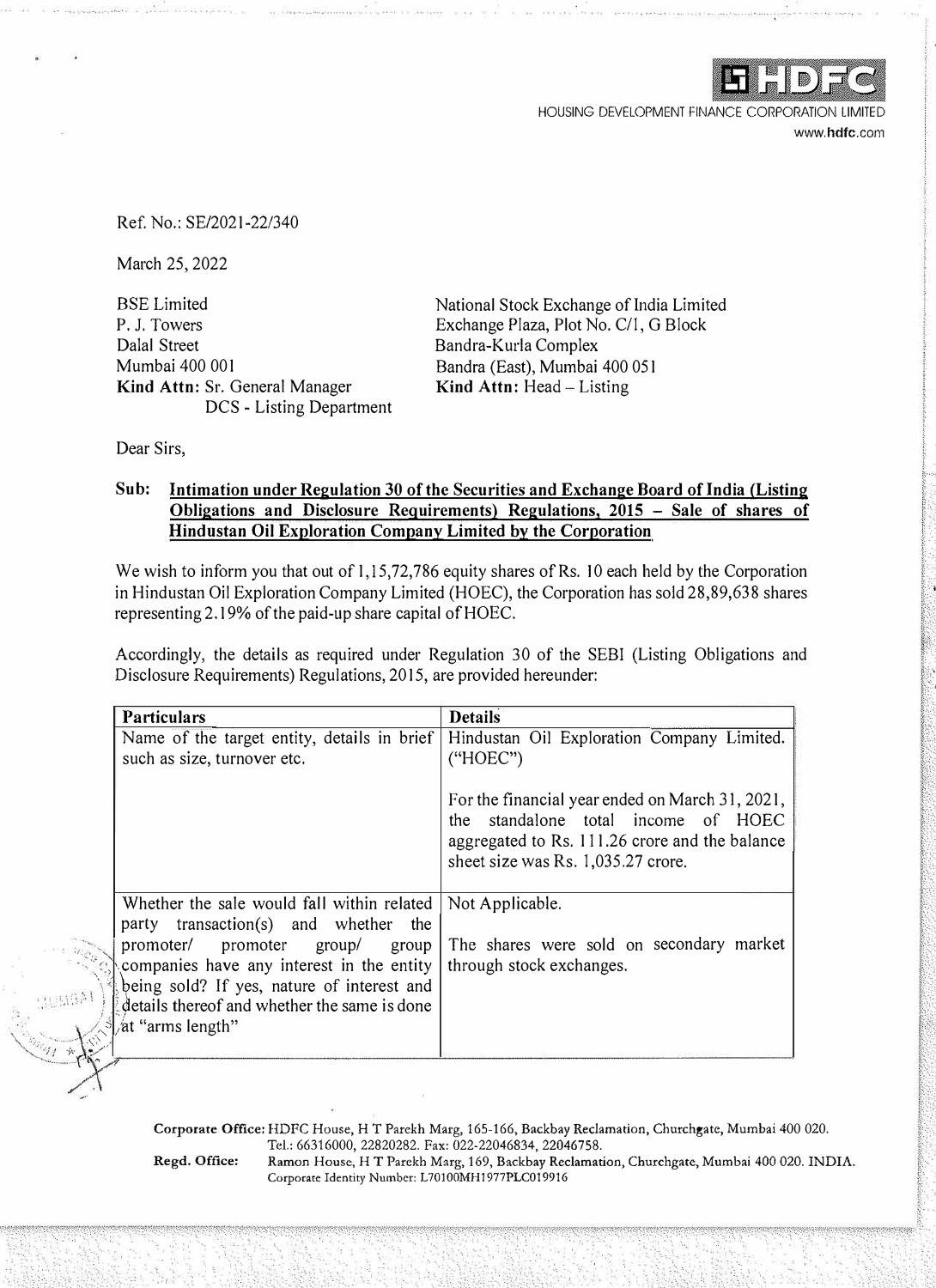i tomana e estatunidente.<br>Urbana e estatunidente

| Industry to which the entity being sold                                                                                                                                                                                               | Oil & Gas Exploration Sector                                                                                                                                                                |
|---------------------------------------------------------------------------------------------------------------------------------------------------------------------------------------------------------------------------------------|---------------------------------------------------------------------------------------------------------------------------------------------------------------------------------------------|
| belongs                                                                                                                                                                                                                               |                                                                                                                                                                                             |
| Objects and effects of sale (including but<br>not limited to, disclosure of reasons for sale<br>of target entity, if its business is outside the<br>main line of business of the listed entity)                                       | <b>Financial Disinvestment</b>                                                                                                                                                              |
| Brief details of any governmental or<br>regulatory approvals required for the sale                                                                                                                                                    | Nil                                                                                                                                                                                         |
| Indicative time period for completion of the<br>sale / Date of completion of sale                                                                                                                                                     | The shares have been sold between July 9, 2021<br>and March 24, 2022 (including these dates). The<br>sale crossed the 2% threshold on a cumulative<br>basis, on March 24, 2022.             |
| Nature of consideration - whether cash<br>consideration or share swap and details of<br>the same                                                                                                                                      | All cash consideration                                                                                                                                                                      |
| Cost of sale/ price at which the shares are<br>being sold                                                                                                                                                                             | The sale transactions were carried out through<br>stock exchanges at the prevailing market price.<br>The total consideration for the sale of 28,89,638<br>equity shares is Rs. 61.04 crore. |
| of<br>shareholding/<br>Percentage<br>control<br>divested and/ or number of shares sold                                                                                                                                                | 28,89,638 equity shares representing 2.19% of<br>the issued and paid-up share capital of HOEC.                                                                                              |
| Brief background about the entity sold in<br>terms of products/line of business sold, date<br>of incorporation, history of last 3 years<br>turnover, country in which the entity being<br>sold has presence and any other significant | Hindustan Oil Exploration Company Limited<br>("HOEC") was incorporated in India on<br>September 22, 1983 under the provisions of the<br>Companies Act, 1956.                                |
| information (in brief)                                                                                                                                                                                                                | engaged in the exploration,<br>HOEC<br>is<br>development and production of crude oil and<br>natural gas in India, both onshore and offshore.                                                |
| <b>MOBB</b>                                                                                                                                                                                                                           | The Company is a participant in various oil and<br>gas blocks / fields which are in the nature of<br>joint operation through Production Sharing                                             |

 $\bar{\nu}$ 

mgan